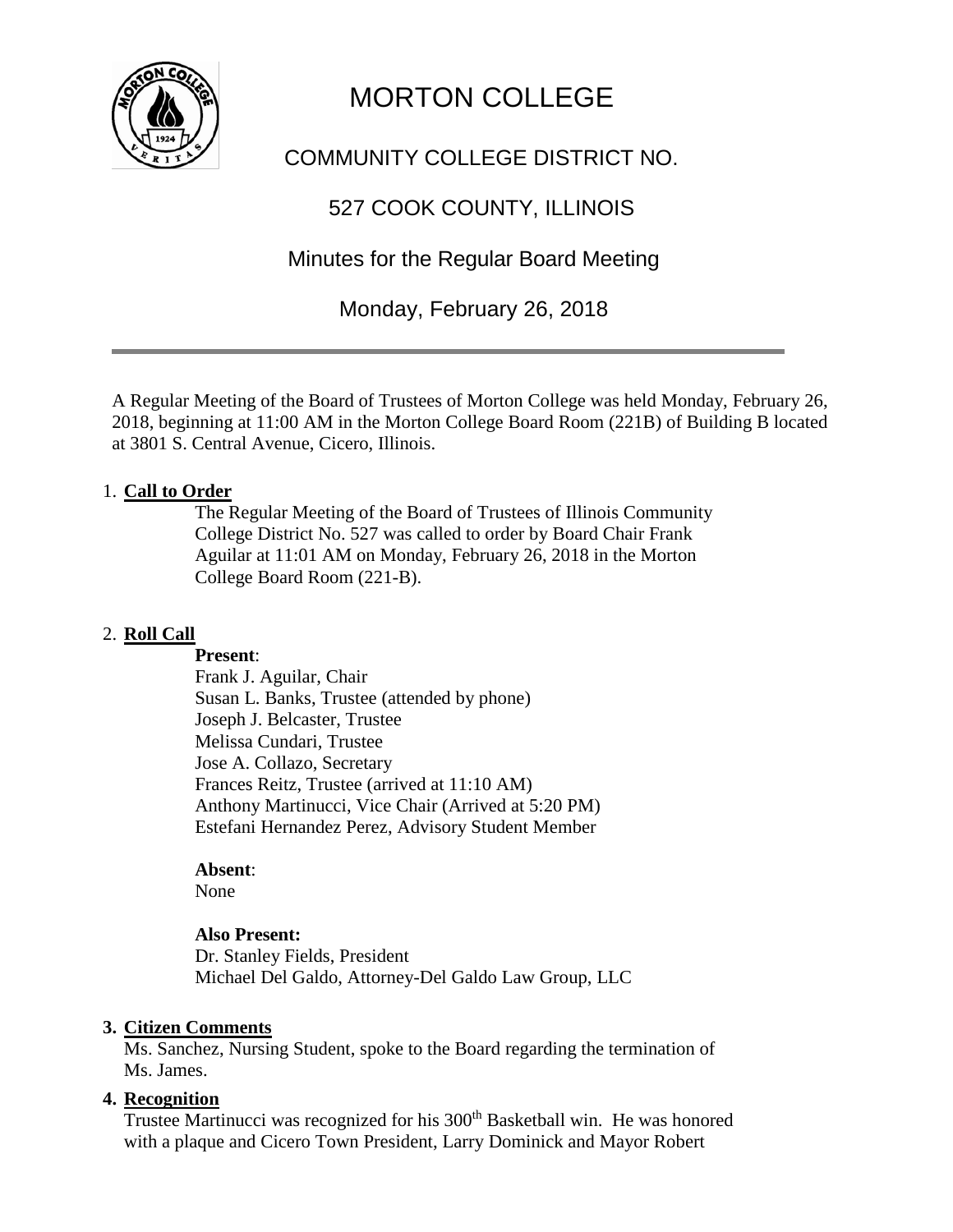Lovero spoke about his successful coaching career.

### **5. Correspondence**

None

## **6. Reports**

6. 1. ICCTA/ACCT

Chair Aguilar reported that while he was in Washington D.C. he spoke to Senators regarding DACA.

6. 2. Student Member- Estefani Hernandez Perez

Advisory Voting Student Member Hernandez Perez gave the monthly report of student programs and activities.

6. 3. Friends of Morton Foundation - Information Only Report Submitted for information only.

## **7. President's Report**

7. 1. Athletic Out of State Travel Report-Information Only Submitted for information only.

7. 2. Out of State Travel Report-Information Only Submitted for information only.

7. 3. Community Facilities Usage Report-Information Only Submitted for information only.

## 7. 4. Student Success Center, Tutoring

Mr. Wood gave an update regarding the tutoring center. By relocating and making tutoring more visible, as well as the addition of nursing tutoring, the services have increased by 25%. We are currently working on permanent signage to identify the space.

7. 5. Capital Renovations Priorities

Dr. Fields stated that this item along with FY19 Budget Priorities will stay on the agenda until the FY19 Budget is approved. We would like to have open dialog with the Board to ensure that there is an understanding of the overall plan and priorities for FY18.

7. 6. FY19 Budget Priorities See notes on item 7.5

7. 7. Strategic Plan Implementation, Evaluation

Dr. McLaughlin stated that the website is an ongoing place to state up to date on the progress of the Strategic Plan. We will be linking the Budget to the strategic planning website in the near future

7. 8. HSI Eligibility Update

Dr. McLaughlin reported the our HSI Eligibility has been reinstated this year.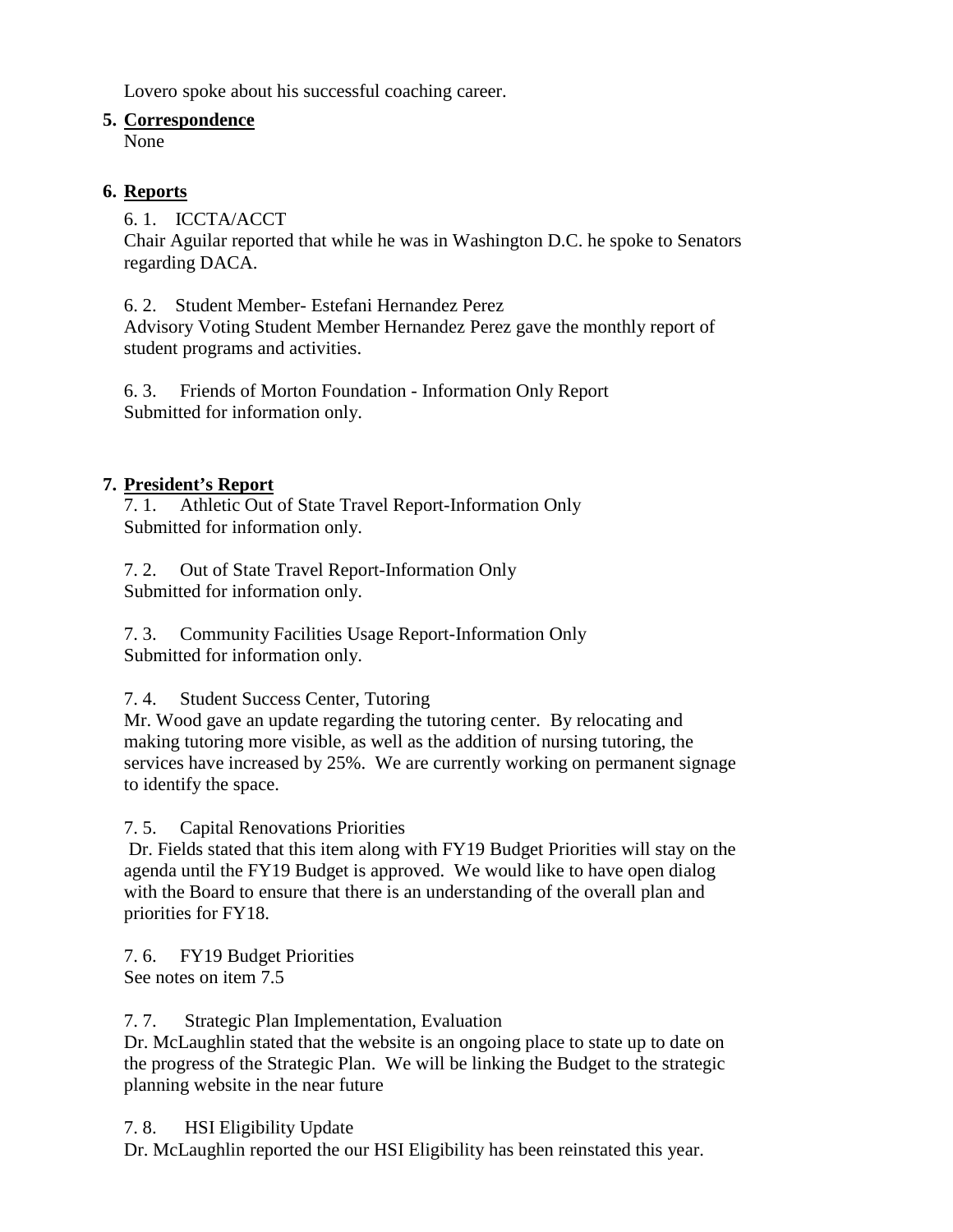This will allow Morton College to apply for Title III and Title V Grants.

#### **8. Consent Agenda**

Trustee Martinucci moved to approve the consent agenda items 8.1 through 8.14, as listed below. Trustee Belcaster seconded the motion.

Advisory Vote-Student Member Hernandez Perez: Aye

Aye: Trustees Aguilar, Belcaster, Banks, Collazo, Cundari, Martinucci, and Reitz Nays: none. Absent: None. Motion Carried.

### **The below were the approved consent agenda items:**

8. 1. Approval of the Consent Agenda-Items may be removed from the consent agenda on the request of any one member. Items not removed may be adopted by general consent without debate. Removed items may be taken up either immediately after the consent agenda or placed later on the agenda at the discretion of the Board.

8. 2. Approval of the Minutes of Regular Meeting held on January 22, 2018

8. 3. Approval of the Minutes of Special Closed Meeting held on January 29, 2018

8. 4. Approval and Ratification of Accounts Payable and Payroll \$2,587,748 and Budget Transfers \$0 for the month of December 2017, as submitted

8. 5. Approval of the Monthly Budget Report-for fiscal year to date ending in December 2017 be received and filed for Audit

8. 6. Approval of the Treasurer's Report - December 2017 be received and filed for Audit

8. 7. Approval of the following Facility Use Permits

 8. 7. 1. Freedom Middle School, Gym/Courtyard/Student Commons, May 31, 2018

 8. 7. 2. Berwyn South SD100-Heritage Middle School, Student Commons/Gym, May 30, 2018

8. 7. 3. Strive Dance Company, Theatre, May 20, 2018 and June 2-3, 2018

 8. 7. 4. Benedictine University, 1 Classroom, January 17, 2018-February 26, 2020

8. 8. Approval of the Resolution and Clinical Affiliation Agreement between Morton College and the Sinai Health System Departments of Nursing for the Nursing Program, as submitted

8. 9. Approval of the Resolution and Nursing Affiliation Agreement between Morton College and Norwood Crossing for the Nursing Program, as submitted

8. 10. Approval of the Out of State Travel for President Stan Fields to attend the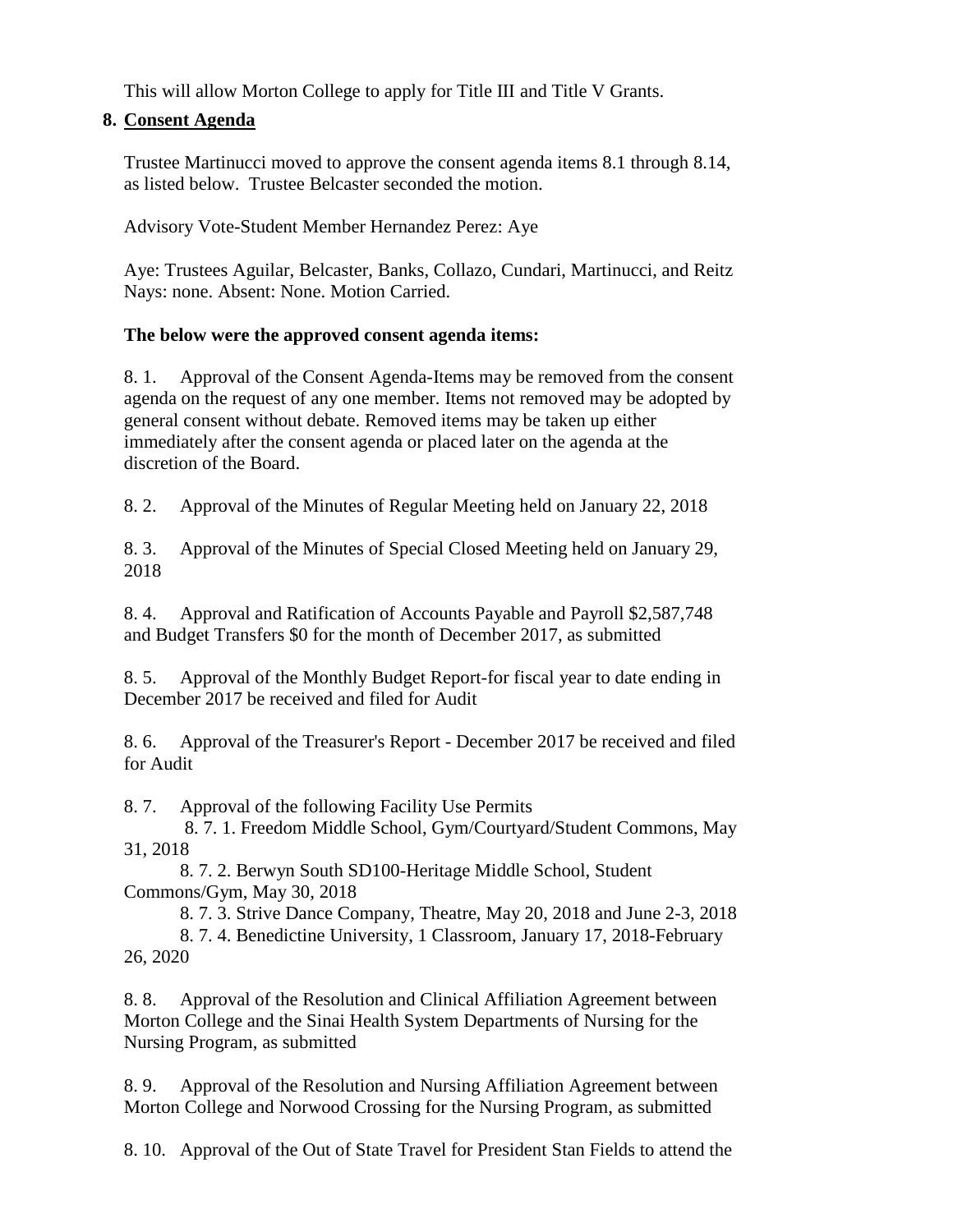League of Innovations 2018 Conference, March 18-21, 2018 in National Harbor, MD at an approximate cost of \$2,076.00

8. 11. Approval of the Higher Learning Commission Invoice in the amount of \$3,300 for the Focus Visit in January 2018, as submitted

8. 12. Approval of the Membership with the Berwyn Development Corporation with a fee of \$2,000 for the 2018 Fiscal Year, as submitted

8. 13. Approval of the donation acceptance agreements between Morton College and Subaru for the Turbo Long Block,and the donation of 3 Transmissions (4 speed automatic, 5 speed automatic, and 6 speed manual) for instructional purposes for the automotive program, as submitted

8. 14. Approval of the BoardBook Subscription to TASB, Inc. with a fee of \$3,000 for the period of 3/1/18 to 2/28/19, as submitted

#### **9. Old Business Action Items** None

#### **10. New Business Action Items**

10. 1. Trustee Cundari moved approve the revision to Board Policy 8.2.1-Hostile Work Environment and/or Sexual Harassment, as introduced at the January 22, 2018 board meeting. Trustee Martinucci seconded the motion.

Advisory Vote-Student Member Hernandez Perez: Aye

Aye: Trustees Aguilar, Belcaster, Banks, Collazo, Cundari, Martinucci, and Reitz Nays: none. Absent: None. Motion Carried.

10. 2. Trustee Martinucci moved to approve the amended Board Policy 8.3, Reimbursement for Travel Expenses, as introduced at the January 22, 2018 board meeting. Trustee Cundari seconded the motion.

Advisory Vote-Student Member Hernandez Perez: Aye

Aye: Trustees Aguilar, Belcaster, Banks, Collazo, Cundari, Martinucci, and Reitz Nays: none. Absent: None. Motion Carried.

10. 3. Introduction and discussion of a new Board Policy - Mandatory Retirement Age for Sworn Police Officers, for adoption at the March 26, 2018 board meeting.

Frank Marzullo spoke on the reasoning behind the mandatory retirement age of 75. The average age that officers retire from the force is 65. If Morton College sets its mandatory retirement age at 75, it allows these officers to qualify for our pension benefits, as they must have 10 years in before they are vested.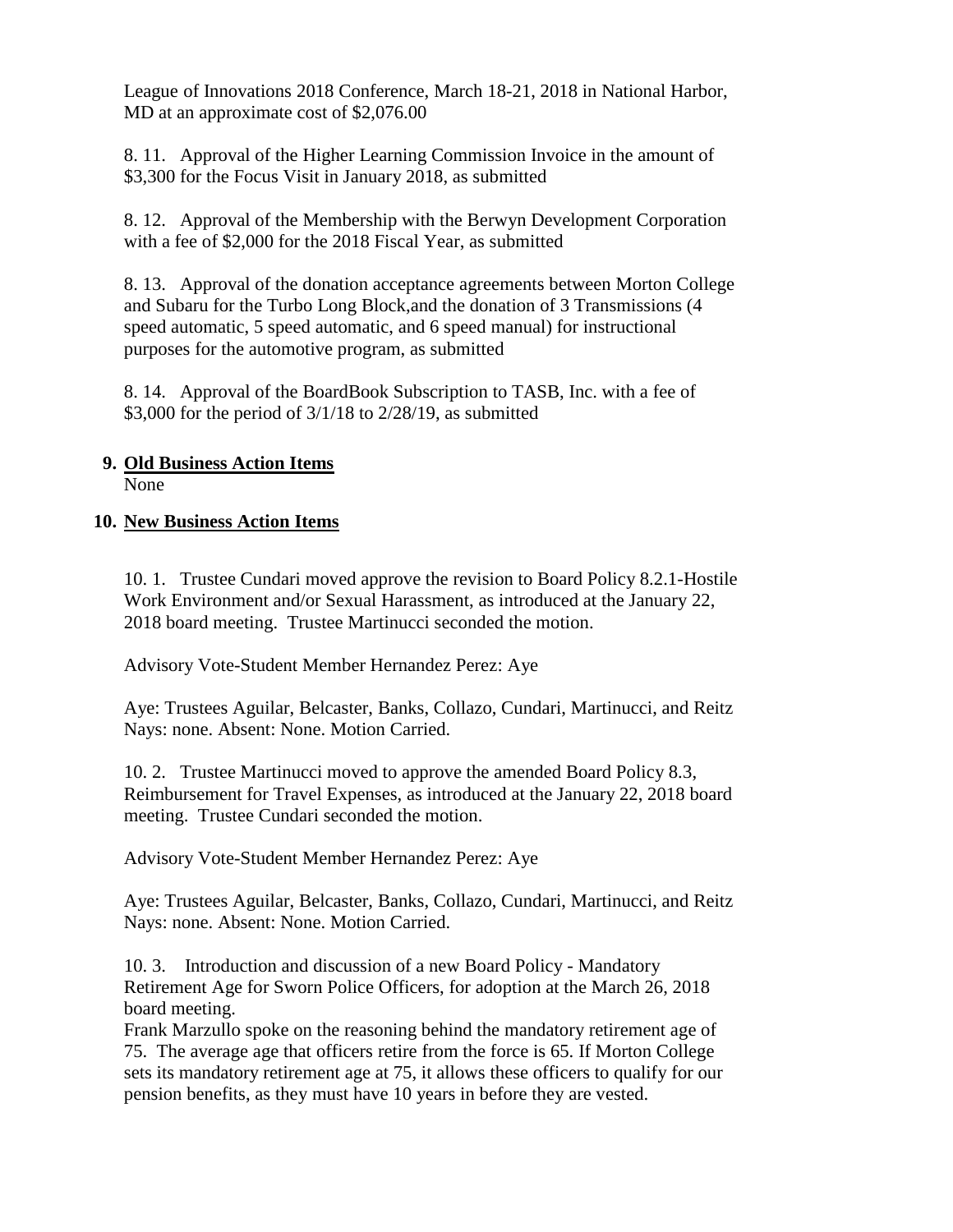#### **11. Personnel Action Items**

11. 1. The Resignation Report was submitted for information only. The resignations listed were: Constance Charles, Circulation Librarian, and Alfonso Vega, Receiving/Mail Clerk.

11. 2. The Termination Report was submitted for information only. The terminations listed were: Beverly Singleton, Transition Coach, and Cheryl Walsh, Part-time Dispatcher.

11.3 The Retirement Report was submitted for information only. The retirees listed were: Martin Soto, Assistant Director of Facilities, and Valerie Baffa, Instructor of English.

11.4 The Part-time Employment Report was submitted for information only. The new Part-time employees listed were: Joanne Schocat, Part-time Academic Advisor, and Estephany Alencastro, Service Aide Part-time Bookstore.

11.5 Trustee Martinucci made a motion to approve the Full-time Employment Report as submitted. The new Full-time employees listed were: Maria Smith, Full-time Academic Advisor, and Brian Polack, Theatre Manager. Trustee Collazo seconded the motion.

Advisory Vote-Student Member Hernandez Perez: Aye

Aye: Trustees Aguilar, Belcaster, Banks, Collazo, Cundari, Martinucci, and Reitz Nays: none. Absent: None. Motion Carried.

11. 6. Trustee Martinucci made a motion to approve the Department Transfer Report, as submitted. Trustee Collazo seconded the motion.

Advisory Vote-Student Member Hernandez Perez: Aye

Aye: Trustees Aguilar, Belcaster, Banks, Collazo, Cundari, Martinucci, and Reitz Nays: none. Absent: None. Motion Carried.

11. 7. Trustee Belcaster made a motion to approve the Adjunct Faculty Employment/Assignment Report for Spring 2018 semester in the amount of \$799,509.01 as submitted, pending additional class cancelations and/or additions. Trustee Cundari seconded the motion.

Advisory Vote-Student Member Hernandez Perez: Aye

Aye: Trustees Aguilar, Belcaster, Banks, Collazo, Cundari, Martinucci, and Reitz Nays: none. Absent: None. Motion Carried.

11. 8. Trustee Belcaster made a motion to approve the Employment Status of Non-Tenured Instructors for academic year 2018-2019, as submitted. Trustee Martinucci seconded the motion.

Advisory Vote-Student Member Hernandez Perez: Aye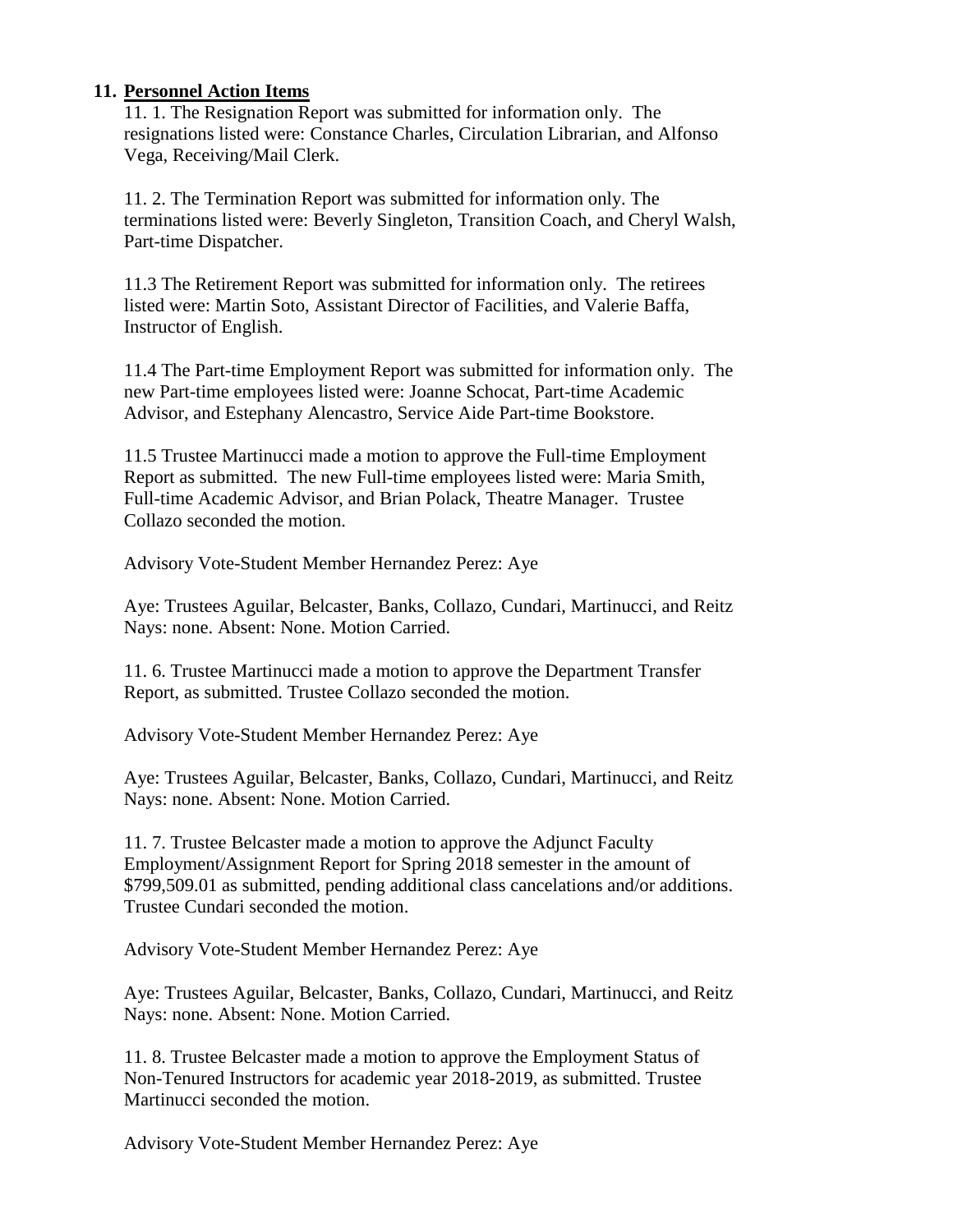Aye: Trustees Aguilar, Belcaster, Banks, Collazo, Cundari, Martinucci, and Reitz Nays: none. Absent: None. Motion Carried.

11. 9. Trustee Martinucci made a motion to approve the Administrative Agreement with Ruben Ruiz for the position of Chief Information Officer of Morton College, at a rate of \$124,000 per year, Effective December 1, 2017 Trustee Belcaster seconded the motion.

Advisory Vote-Student Member Hernandez Perez: Aye

Aye: Trustees Aguilar, Belcaster, Banks, Collazo, Cundari, Martinucci, and Reitz Nays: none. Absent: None. Motion Carried.

11. 10. Trustee Martinucci made a motion to approve Overload Employment Report for Spring Semester 2018 in the amount of \$336,850.30 as submitted, pending additional class cancellations and/or additions. Trustee Belcaster seconded the motion.

Advisory Vote-Student Member Hernandez Perez: Aye

Aye: Trustees Aguilar, Belcaster, Banks, Collazo, Cundari, Martinucci, and Reitz Nays: none. Absent: None. Motion Carried.

11. 11. Trustee Martinucci made a motion to approve to not grant a continuing employment contract to Nadja James, for the 2018-2019 Academic Year, as submitted. Trustee Collazo seconded the motion.

Trustee Cundari stated that she is disappointed that the Board did not go into closed session to discuss this subject with fellow Board Members. She requested to table the item until next month. Chair Aguilar stated that there is a motion on the floor and we are moving forward.

Advisory Vote-Student Member Hernandez Perez: Nay.

Aye: Trustees Aguilar, Belcaster, Collazo, and Martinucci. Nays: Trustees Banks, Cundari, and Reitz. Absent: None. Motion Carried.

11. 12. Trustee Martinucci made a motion to approve the creation of a new, Full-Time Classified Staff (Non-Union) position of Service Aide-Human Resources, Effective February 27, 2018, as submitted. Trustee Belcaster seconded the motion.

Advisory Vote-Student Member Hernandez Perez: Aye

Aye: Trustees Aguilar, Belcaster, Banks, Collazo, Cundari, Martinucci, and Reitz Nays: none. Absent: None. Motion Carried.

11. 13. Trustee Martinucci made a motion to approve creation of a new Part-Time Classified Staff (Non-Union) position of Adult & Community Education Special Needs\ Coordinator, Effective February 27, 2018, as submitted. Trustee Collazo